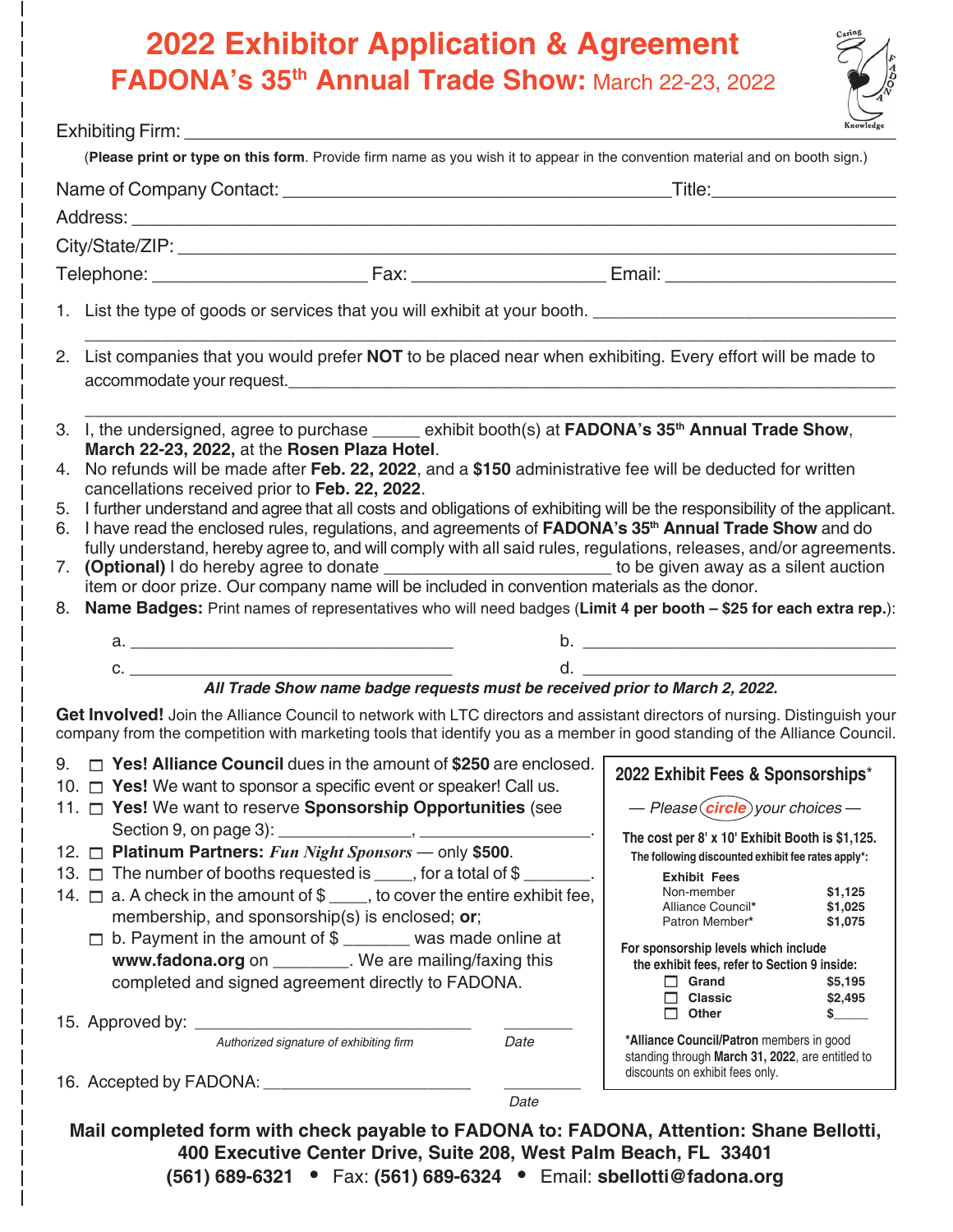

# **2022 FADONA Annual Trade Show**



## **Exhibit Booth Fees:** *Cost for each 8 by 10-foot*

*exhibit booth in the exhibit hall is* \$1,125.

### **1. Exhibit Fee Includes**:

- **a.** One (1) 8-foot deep by 10-foot wide booth with one (1) 6-foot draped table
- **b.** Back and side drapes
- **c.** One (1) 7 by 44-inch, one-line identification sign indicating company name and booth number
- **d.** Two (2) folding chairs
- **e.** One (1) wastebasket
- **f.** Promotional material about each exhibitor will appear in the convention program
- **g.** An exhibitor services kit provided by **Goben Convention Services**, the general services contractor
- **h.** Broad exposure to FADONA members, who authorize and recommend millions of dollars annually in purchases for routine supplies, services, and equipment
- **i. Exhibitor Staff:** May register to attend any of the seminars and earn contact hours for FL-licensed nurses and NHAs at **no cost**

**2. Trade Show Site:** The Trade Show will be held in **Ballroom A/B** of the **Rosen Plaza Hotel,** 9700 International Drive Orlando, Florida 32819; **www.RosenPlaza.com**.

**3. Rosen Plaza Hotel\*:** The special FADONA group rate is **\$165** per night for single/double occupancy, no resort fee, and fifty percent (50%) discount on self-parking for FADONA convention overnight guests, over the dates of the meeting. For hotel reservations, call **(800) 627-8258** and identify yourself as part of the FADONA Convention Group to receive the group rate. You may also reserve online by going to **www.fadona.org/convention.html** (once the link is live). Includes:

- Hotel will provide group rate for three  $(3)$  days pre- and three  $(3)$  days post-program dates, based on availability.
- W Complimentary high-speed internet access in guestrooms and public spaces with basic wireless internet access in the assigned meeting rooms and pre-function areas.

*\* Reservations must be made no later than Feb. 28, 2022. Reservations requested after the cut-off date will be on a space-available basis.*

**4. Hotel Catering & Special Services** (see #5 below)**:** If you need any special services such as catering a product theater, planning a private dinner, etc., contact **Dorian Diaz,** Convention Services Manager, at **(407) 996-1736, Ext. 2051736**; **Fax (407) 996-9111**; or **Ddiaz@rosenplaza.com**.

**5. Conflicting Events:** As a condition of this application to exhibit, you agree not to host/support/sponsor any meetings or receptions within 10 miles of the location of the FADONA Annual Convention, within 24 hours of the beginning or end of the FADONA meeting, unless specific written/email consent is obtained from FADONA's Director of Operations.

**6. Decorator Services: Goben Convention Services (Goben)** is the official general services contractor for FADONA's 35th Annual Trade Show. Upon receipt of your confirmation to exhibit, we will give **Goben** your name and contact information. They will be in touch with you regarding your additional needs (i.e., furniture/exhibit equipment rentals, shipping and storage of your equipment and materials, electrical service, etc.) and will provide you with an exhibitor service kit illustrating all products and services available. If you have questions about their services or products, please contact **Goben Account Manager Stephanie Placeres** at **stephanie@gobencs.com**, **(407) 872-2223**.

#### **7. Trade Show-Related Times** (subject to change)**:**

**a. Registration: 9 a.m.-5 p.m., Tuesday, March 22, 2022**. As an exhibitor, a conference brochure will be sent to you describing the planned activities, and you will be given the opportunity to register as a full participant.

- **b. Setup:** Exhibitors may set up their booths between **12 and 3 p.m.** on **Tuesday, March 22**.
- **c. Exhibit Hours:** There will be a total of **4.5** quality exhibit hours. The exhibit hours are:
- W **Tuesday, March 22, 3:25-5:55 p.m.** W **Wednesday, March 23, 1:50-3:50 p.m.**
- **d. Dismantling:** All materials must be dismantled/removed from the exhibit area no later than **5:15 p.m., Wednesday, March 23**.

**8. Application for Exhibit Space:** Complete the enclosed *Exhibitor Application & Agreement* and return it to: **FADONA, Attention: Shane Bellotti, 400 Executive Center Drive, Suite 208, West Palm Beach, FL 33401.** You may also fax it to **(561) 689-6324,** or email it to **sbellotti@fadona.org**.

*Booth numbers will be assigned one week prior to the Trade Show. Please do not call the business office asking for your booth number before then, as they will not be available.* The date your application arrives at the FADONA business office determines the order in which your application is processed. To improve your chances of getting a preferred location, applications should be submitted as soon as possible. In addition, there is a limited number of booths this year, and we anticipate that all the booths will sell very quickly.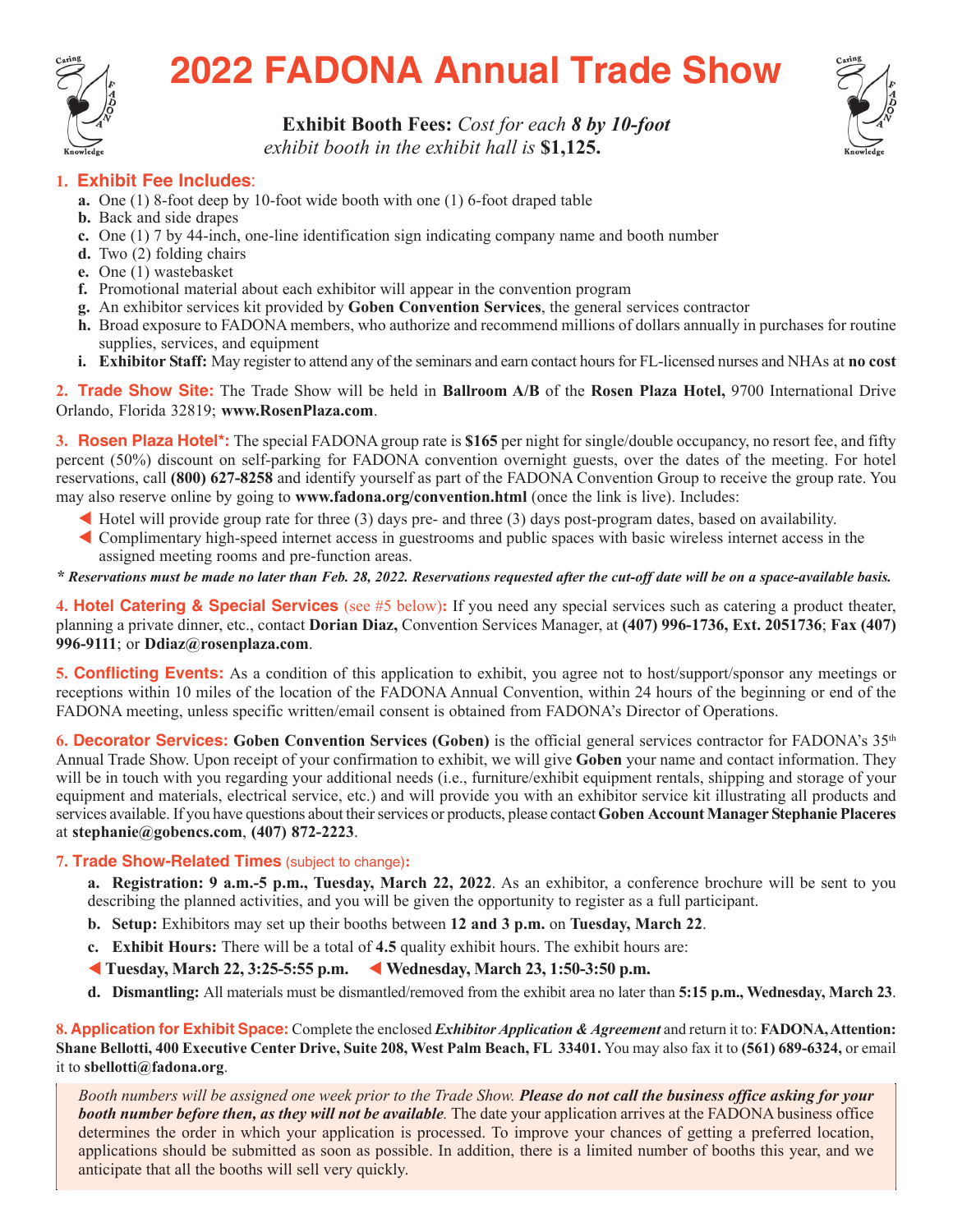#### **9. Sponsorship Opportunities:** We invite you to sponsor one or more of the following convention events:

**a.Tuesday, March 22, Lunch and Educational Session: \$7,500**

**b.Breakfast: \$4,000** each

**c. Educational Sessions: \$3,500** each

- **d. Welcome Reception on Monday, March 21: \$2,500** Sponsored by **Avante Group**
- **e. Special Keynote Leadership Speaker on Tuesday, March 22: \$2,500**

**f. Tote Bags: \$2,000** — Sponsored by **Synchrony Health Services**

**g. LPN and CNA Awards of Excellence: \$2,000** — Sponsored by RB Health Partners for 12<sup>th</sup> consecutive year

**h. Hotel Key Cards with your imprint: \$1,750** — Sponsored by **Guardian Pharmacy** for  $11^{\text{th}}$  consecutive year.

- **i. T-Shirts: \$1,500** Sponsored by Gale Health Care
- **j.** Nursing Administrator of the Year Award: \$1,500 Sponsored by Optum for 19<sup>th</sup> consecutive year.
- **k.Coffee Breaks: \$1,250** each Sponsored by **Venmtura Service Florida**
- **l. Name Badge Holders: \$1,000** Sponsored by **PharmScript of Tampa**
- **m. Platinum Partners:** *Official Fun Night Sponsors***: \$500**
- This support level is available only to **Alliance Council** members.
- **n.Grand Sponsor —** The following benefits are included in this level:
	- i. Annual Alliance Council membership dues: **A \$250 value.**
	- ii. One (1) 8 by 10-foot exhibit, in preferred area of Annual Trade Show: **A \$1,125 value.**
	- iii. Upgrade to a double or triple booth for only **\$750** each (optional). **A \$375 savings.**
	- iv. One (1) free, full-page ad or its equivalent (must use within 18 months) in the award-winning *FADONA Focus* newsletter: **A \$750 value.**
	- v. Free company listing with Alliance Council in each issue of *FADONA Focus.* Value: **Priceless!**
	- vi. One (1) free 1/2-page ad in the Annual Convention Program: **A \$275 value.**
	- vii. **Platinum Partners: Official Fun Night Sponsor \$500** (comes with two [2] tickets worth **\$75** each)
	- viii. **Bonus:** Two (2) additional tickets to *Fun Night***: A \$150 value.**
	- ix. Company logo and website link at **www.fadona.org**: **A \$250 value.**
	- x. Recognition as the sponsor of one of the educational sessions: **A \$3,500 value.**
	- xi. High-profile recognition in print, collateral material, website, onsite signage, mentioned in announcements, etc.
- The total of these benefits adds up to **\$7,175.** As a **Grand Sponsor**, the total is only **\$5,195 A \$1,980 savings, or 27%**.
- **o.Classic Sponsor**  This level includes all the benefits in **"n"** above, except section **"x"** for educational session sponsor.
- The total of these benefits adds up to **\$3,675.** As a **Classic Sponsor**, the total is only **\$2,495 A \$1,180 savings, or 32%**.

#### **There is a limited number of sponsorship opportunities. We urge you to act now to reserve your event(s) by contacting Shane Bellotti at the FADONA business office, (561) 689-6321, sbellotti@fadona.org.**

As the generous sponsor of one of these events, you will receive the following (appropriate to the function):

- **•** Your company name shown as sponsor of the event in the convention program and promotional material.
- **•** Your company name prominently displayed at the event.
- **Platinum Partners**, the **Official Fun Night Sponsors,** will be able to participate in the Trade Show game and draw more attendees to your booth.
- **•** Introduction and recognition at the event, where appropriate.
- **•** Name badges with special **"Sponsor"** ribbons for your company representatives.
- **•** Acknowledgment of your sponsorship included in *FADONA Focus*, the association's official statewide newsletter, and on our website.

**10. Annual Silent Auction:** This event is held in the Exhibit Hall and keeps our attendees engaged. You and your company are invited to donate auction items to raise money for FADONA's scholarship fund. Over the years, FADONA has provided tens of thousands of dollars in scholarships to its members and their staff. Acknowledgment of your generous donation will be made.

**11. Door Prizes:** Door prizes are especially popular with convention participants and draw big crowds. Door prize giveaways will be held at the end of the Trade Show, when exhibitors are invited to present their door prizes to the lucky winners (participants must be present to win). If you would like to donate a prize, please indicate on the enclosed agreement.

**12. Cancellations:** In order to receive a refund of your exhibit fee, a request must be received in writing before **Feb. 22, 2022** (an administrative fee of \$150 will be deducted from your refund). Cancellations after **Feb. 22** will result in forfeiture of the entire fee.

#### **13. Rules and Regulations:**

**a.** Neither FADONA, FADONA's director of operations consultant (DOO), nor the Hotel will be held responsible for any injury, loss, or damage that may occur to the exhibitor, the exhibitor's employees/contractors, or property, or to any other person prior to, during, or subsequent to the period covered by the exhibit contract. Each exhibitor releases FADONA, DOO, and the Hotel from such liabilities and agrees to indemnify and hold harmless FADONA, DOO, and the Hotel against any and all claims for such injury, loss, or damage. The exhibitor assumes the entire responsibility and liability for losses, damages, and claims. Exhibitor assumes responsibility and agrees to indemnify and defend FADONA, DOO, and the Hotel and its respective owners, board members, employees, and agents against any claims and expenses arising from the use of the exhibition areas. **b.** Exhibitor shall be fully responsible to pay for any and all damages that result from any act or omission of Exhibitor to property owned by the Hotel, its owners, or managers. Exhibitor's liability shall include all losses, costs, damages, or expenses arising from, out of, or by reason of any accident, or bodily injury or other occurrences to any person or persons, including the Exhibitor, its agents, employees, and business invitees that arise from or out of the Exhibitor's occupancy and use of the exhibition premises, the Hotel, or any part thereof.